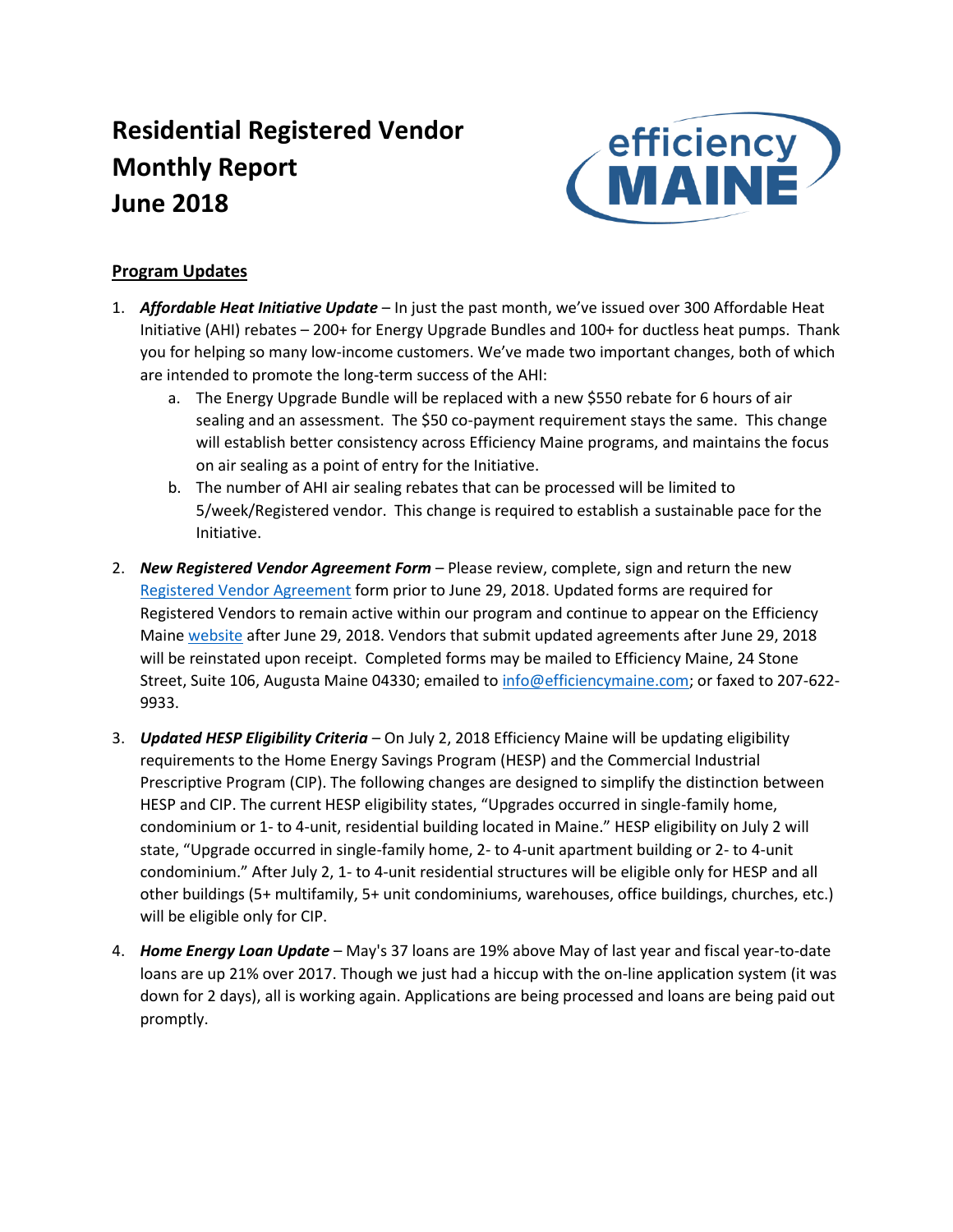## **Tips**

- 1. *Sales Tool of the Month* Efficiency Maine has over a dozen brochures available to Residential Registered Vendors at no charge. One of the newest is our [Weatherization Brochure.](https://www.efficiencymaine.com/docs/EM-Weatherization-Brochure.pdf) It explains how customers can get up to \$3,500 in insulation and air sealing rebates. It outlines the rebate eligibility criteria, shows the process, and highlights the benefits of weatherization. On the back is a blank space for RRV's to add their own labels. You can download them from our [website,](https://www.efficiencymaine.com/docs/EM-Weatherization-Brochure.pdf) or contact our Call Center to request copies be mailed to you ( 866-376-2463 o[r info@efficiencymaine.com\)](mailto:info@efficiencymaine.com).
- 2. **Rebate Processing Tip** Reminder: don't "Auto-fill" the Program Eligibility Checklist on Rebate Claim Form. While confirming information provided on the Rebate Claim Form, the HESP Team has heard "….the form was already filled out; we only signed the form." Instead, ensure that the homeowner

reviews all information on the Rebate Form before signing. It's a best practice to confirm that the homeowner has completed and agrees with the Program Eligibility Checklist.



3. *Tip from the Field* – When insulating the slopes of a cape-style home, be sure to extend the insulation and air barrier below the level of the floor and to the top of the first floor wall, as shown in the adjacent picture. This often requires removing a portion of the flooring to access the space between floors.

### **Reminders**

- 1. *Increased insulation rebates* Effective 5/1/2018, insulation rebates changed from \$700 per zone to 30% of project cost up to \$1,000 per zone (basement, walls, and attic). This means that with air sealing and an energy assessment (\$400 rebate), \$100 Next Step Bonus and maximum insulation rebates, a house could qualify for up to \$3,500 of weatherization rebates. Insulation rebates for heating customers of Bangor Natural Gas, Maine Natural Gas, and Unitil have increased to 50% of project costs up to \$2,000 per zone. Rebates for insulation completed prior to 5/1/18 remain unchanged and are still listed on our website.
- 2. *\$100 Smart Thermostat Rebate* We are now offering \$100 rebates on qualifying smart thermostats. ENERGY STAR® certified smart thermostats have been tested in over 1,000 homes to demonstrate an average of 8% heating system run time reduction. They also provide greater convenience and control compared to conventional thermostats. While smart thermostat designs vary, common features include:
	- a. Automatically adjusting to energy-saving temperatures when you are asleep or away,
	- b. Allowing remote control through your smartphone.

Details are on th[e rebate claim form](https://www.efficiencymaine.com/docs/EM-Smart-Thermostat-Rebate.pdf#page=2) which is on our website. Note: this claim form is separate from the Home Energy Savings Program rebate claim form.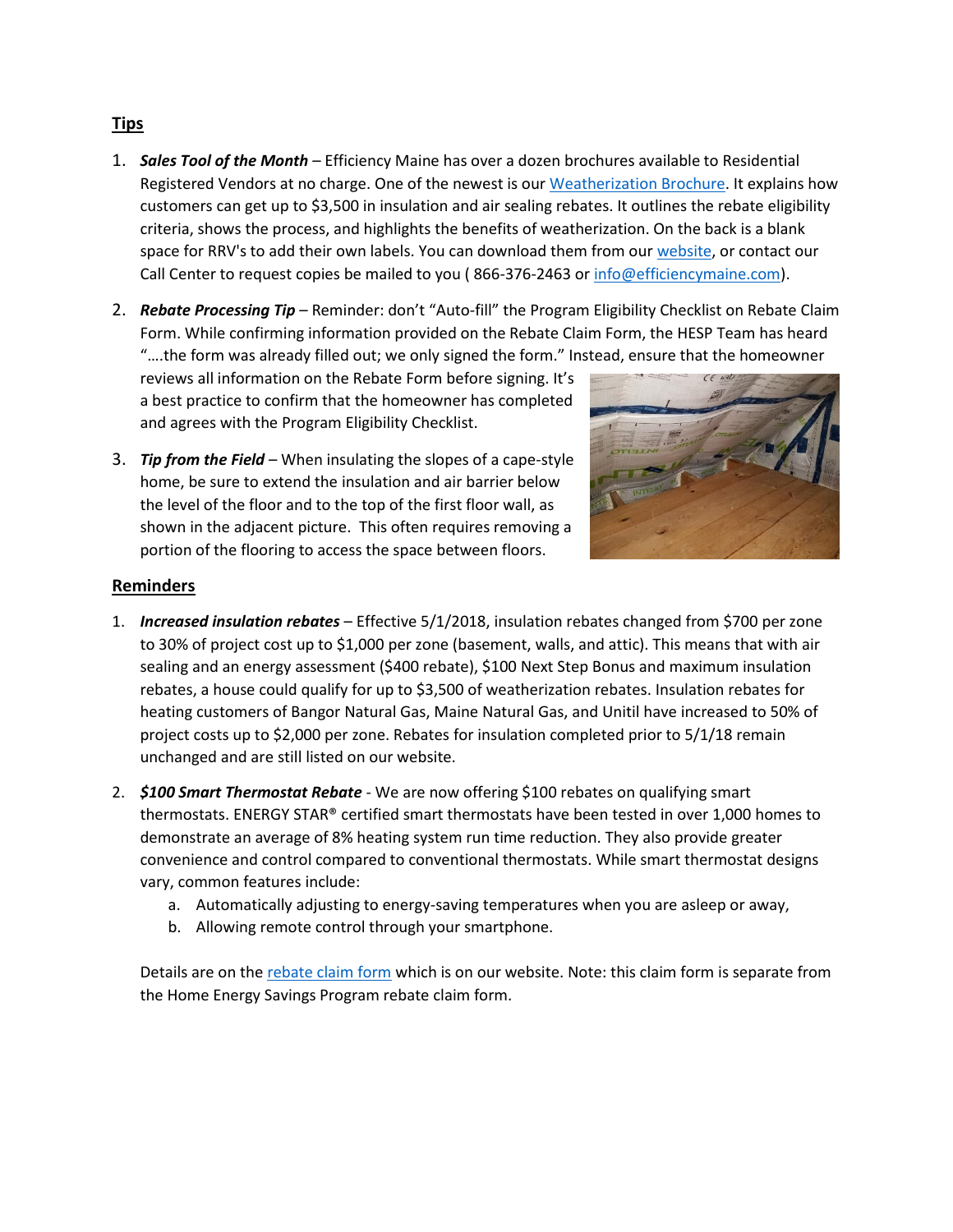- 3. *Wood stove and pellet stove program changed* Wood stoves and pellet stoves are being removed from the universal HESP rebate claim form and placed on [a new mail-in rebate form.](https://www.efficiencymaine.com/docs/EM-Pellet-and-Wood-Stove-Rebate.pdf) In addition, we have taken the following actions:
	- a. Added the requirement that they must have EPA Actual Measured Efficiency (CSA B415.1) of 75% or greater;
	- b. Dropped the requirements for an outdoor air supply;
	- c. Dropped the emissions limits; and
	- d. Dropped the requirement for installation by a Registered Vendor.
- 4. *Simplified boiler/furnace requirements* Pipe insulation, duct sealing and duct insulation, while smart ideas, are no longer required for rebates[. Click here](https://www.efficiencymaine.com/at-home/boilers-and-furnaces/) for more details.
- 5. *Geothermal model eligibility* ENERGY STAR®, not ENERGY STAR® Most Efficient, is the [new model](https://www.efficiencymaine.com/at-home/geothermal/)  [eligibility criteria.](https://www.efficiencymaine.com/at-home/geothermal/)
- 6. *Ducted and hydronic heat pumps are no longer eligible for rebates*. These units are the central, unitary, air-to-air and air-to-water systems. Geothermal and ductless heat pump rebates remain unchanged.

### **Program Activity**

| Year:                   | 2017           | 2017         | 2017           | 2017     | 2017           | 2017         | 2017           | 2018         | 2018 | 2018           | 2018           | 2018 |
|-------------------------|----------------|--------------|----------------|----------|----------------|--------------|----------------|--------------|------|----------------|----------------|------|
| <b>HESP Rebate</b>      | Jun            | Jul          | Aug            | Sep      | Oct            | <b>Nov</b>   | <b>Dec</b>     | Jan          | Feb  | Mar            | Apr            | May  |
| <b>Type</b>             |                |              |                |          |                |              |                |              |      |                |                |      |
| <b>Ductless Heat</b>    | 454            | 496          | 650            | 476      | 487            | 531          | 417            | 290          | 330  | 229            | 258            | 385  |
| Pump                    |                |              |                |          |                |              |                |              |      |                |                |      |
| <b>Boiler</b>           | 75             | 43           | 62             | 70       | 77             | 89           | 70             | 71           | 118  | 66             | 68             | 100  |
| Air Sealing             | 36             | 64           | 80             | 54       | 68             | 120          | 79             | 99           | 154  | 99             | 85             | 86   |
| <b>Attic Insulation</b> | 23             | 47           | 50             | 32       | 53             | 83           | 53             | 69           | 98   | 67             | 54             | 47   |
| <b>Basement</b>         | 8              | 20           | 24             | 23       | 29             | 48           | 29             | 35           | 62   | 34             | 40             | 25   |
| Insulation              |                |              |                |          |                |              |                |              |      |                |                |      |
| Furnace                 | 6              | 13           | 13             | 8        | 23             | 18           | 23             | 38           | 26   | 15             | 22             | 23   |
| Wall Insulation         | 10             | 12           | 15             | 5        | 15             | 26           | 16             | 14           | 23   | 20             | 12             | 5    |
| Pellet Boiler           | 4              | 1            | 1              | 3        | 13             | 14           | 5              | 2            | 7    | $\overline{2}$ | 3              | 3    |
| <b>Pellet Stove</b>     | $\overline{2}$ | $\mathbf{1}$ | $\overline{2}$ | 3        | 5              | 8            | 5              | 7            | 18   | 7              | 6              | 9    |
| Wood Stove              | $\Omega$       | $\Omega$     | $\Omega$       | $\Omega$ | $\overline{2}$ | $\mathbf{1}$ | $\overline{2}$ | $\mathbf{1}$ | 2    | 0              | $\overline{2}$ | 3    |
| Geothermal HP           | $\overline{2}$ | 1            | $\mathfrak{p}$ | $\Omega$ | $\Omega$       | 5            | 1              | 4            | 1    | 1              | 0              |      |
| <b>Total Measures</b>   | 620            | 698          | 899            | 674      | 772            | 943          | 700            | 630          | 839  | 540            | 550            | 687  |
| <b>Installed</b>        |                |              |                |          |                |              |                |              |      |                |                |      |

#### *Home Energy Savings Program*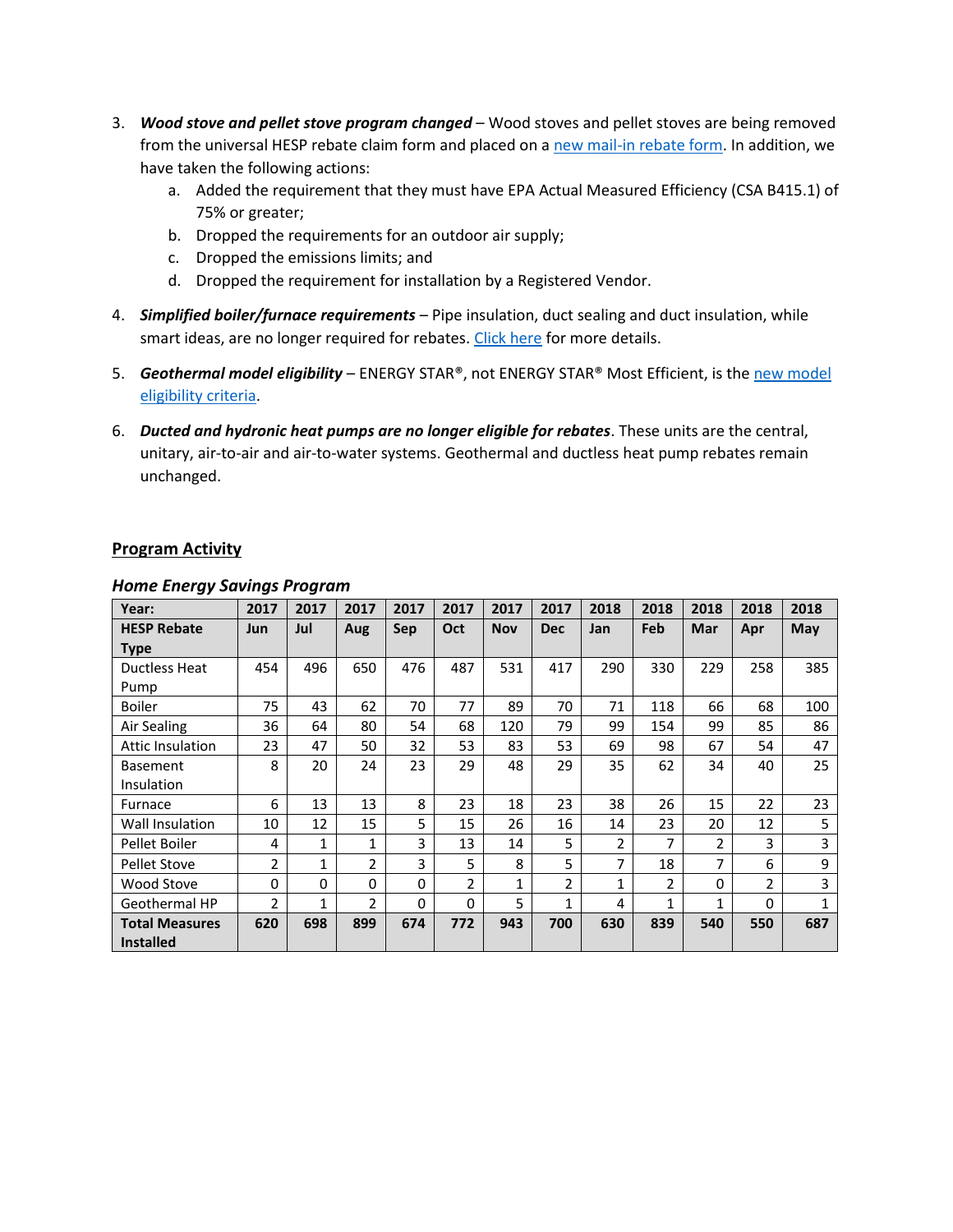

#### HESP Year-Over-Year Comparison

|  |  |  | (July 1 - May 31; EXCLUDED 2nd zone mini-split and whole house heat pumps) |
|--|--|--|----------------------------------------------------------------------------|
|--|--|--|----------------------------------------------------------------------------|

| #  | <b>HESP Rebate Type</b>         | <b>FY15</b> | <b>FY16</b> | <b>FY17</b> | <b>FY18</b> |
|----|---------------------------------|-------------|-------------|-------------|-------------|
| 1  | Ductless Heat Pump              | 5,637       | 4,381       | 4,328       | 4,550       |
| 2  | Air Sealing                     | 2,010       | 1,539       | 1,252       | 988         |
| 3  | <b>Boiler</b>                   | 871         | 699         | 828         | 838         |
| 4  | <b>Attic Insulation</b>         | 957         | 994         | 848         | 653         |
| 5  | <b>Basement Insulation</b>      | 723         | 553         | 488         | 369         |
| 6  | Furnace                         | 195         | 172         | 183         | 219         |
| 7  | <b>Wall Insulation</b>          | 202         | 234         | 240         | 162         |
| 8  | Pellet Boiler                   | 272         | 71          | 82          | 54          |
| 9  | <b>Pellet Stove</b>             | 91          | 176         | 108         | 70          |
| 10 | Geothermal HP                   | 91          | 62          | 77          | 16          |
| 11 | <b>Wood Stove</b>               | 12          | 52          | 50          | 14          |
|    | <b>Total Measures Installed</b> | 11,061      | 8,933       | 8,484       | 7,933       |

## *Affordable Heat Initiative (AHI)*

| Year:                                | 2017       | 2017           | 2017 | 2017 | 2017     | 2017       | 2017       | 2018           | 2018 | 2018          | 2018 | 2018 |
|--------------------------------------|------------|----------------|------|------|----------|------------|------------|----------------|------|---------------|------|------|
| <b>AHI Rebate Type</b>               | <b>Jun</b> | Jul            | Aug  | Sep  | Oct      | <b>Nov</b> | <b>Dec</b> | Jan            | Feb  | Mar           | Apr  | May  |
| Upgrade Bundle                       | 74         | 111            | 236  | 121  | 40       | 52         | 30         | 34             | 30   | 33            | 44   | 210  |
| Attic Insulation                     | 2          | 11             | 11   | 5    | 2        | 5          | 2          | 4              | 7    | 7             | 5    | 5    |
| Wall Insulation                      | $\Omega$   | $\overline{2}$ | 4    | 5    | $\Omega$ | 0          | 1          | 0              | 1    | $\mathfrak z$ | 1    |      |
| <b>Basement</b><br><b>Insulation</b> | $\Omega$   | $\mathfrak{p}$ | 5    | 4    | 3        | 4          | 7          | $\mathfrak{p}$ | 6    | 3             | 1    | 5    |
| Ductless Heat                        | 66         | 66             | 203  | 124  | 2        | 0          | 0          | 0              | 0    | 0             | 5    | 109  |
| Pumps                                |            |                |      |      |          |            |            |                |      |               |      |      |
| <b>Total AHI Activity</b>            | 142        | 192            | 459  | 259  | 47       | 58         | 40         | 40             | 44   | 45            | 56   | 330  |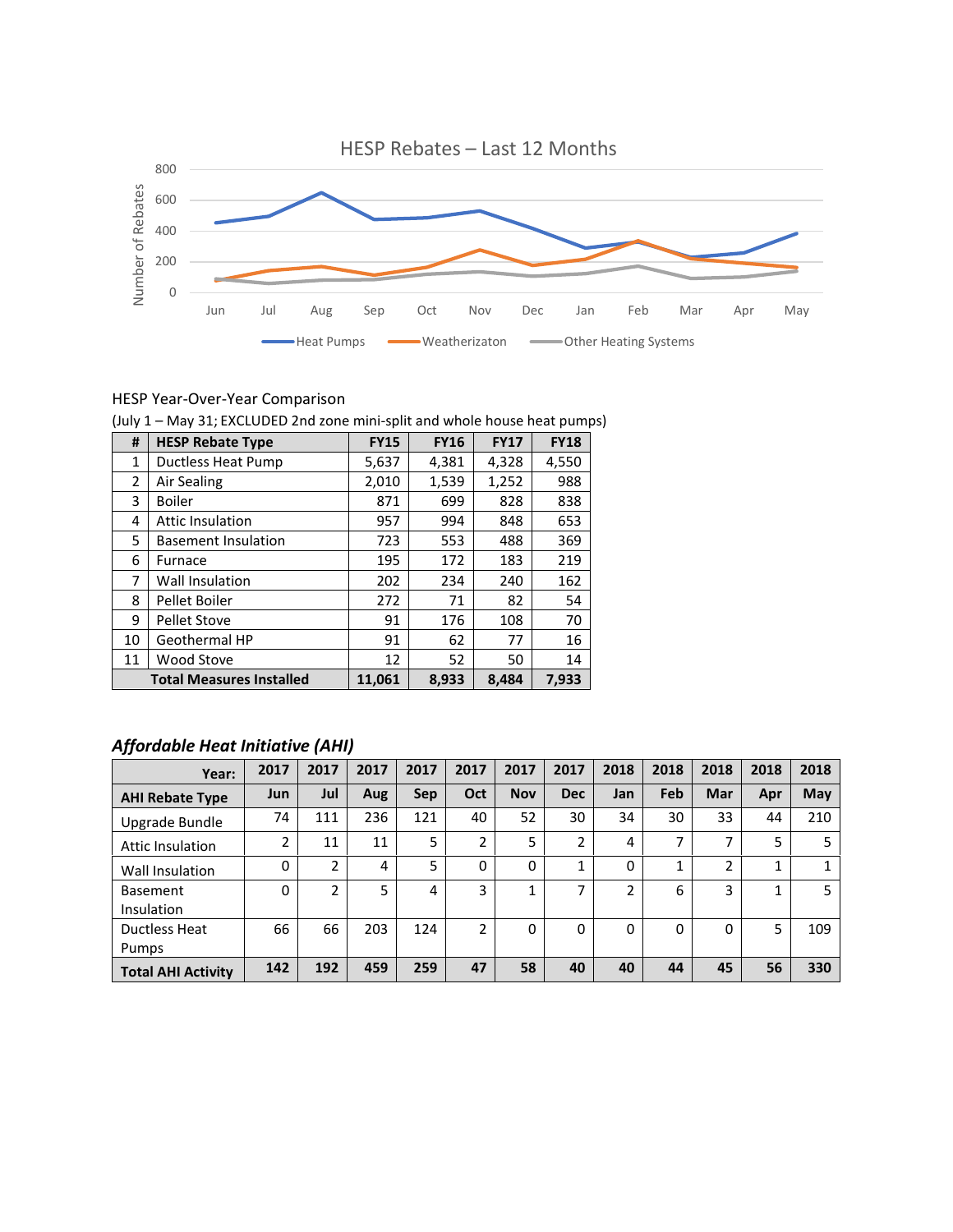

*Home Energy Loans*